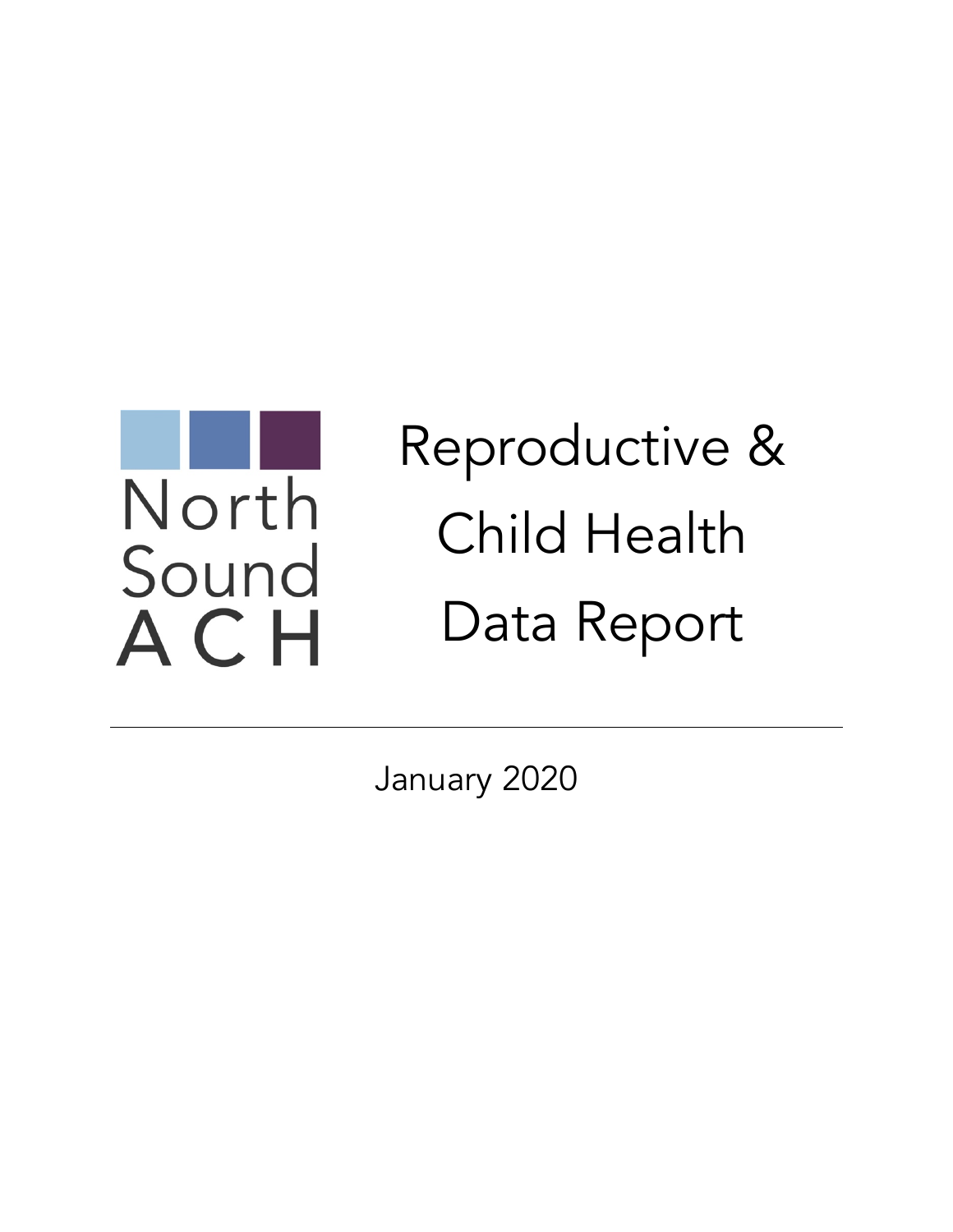## **Table of Contents**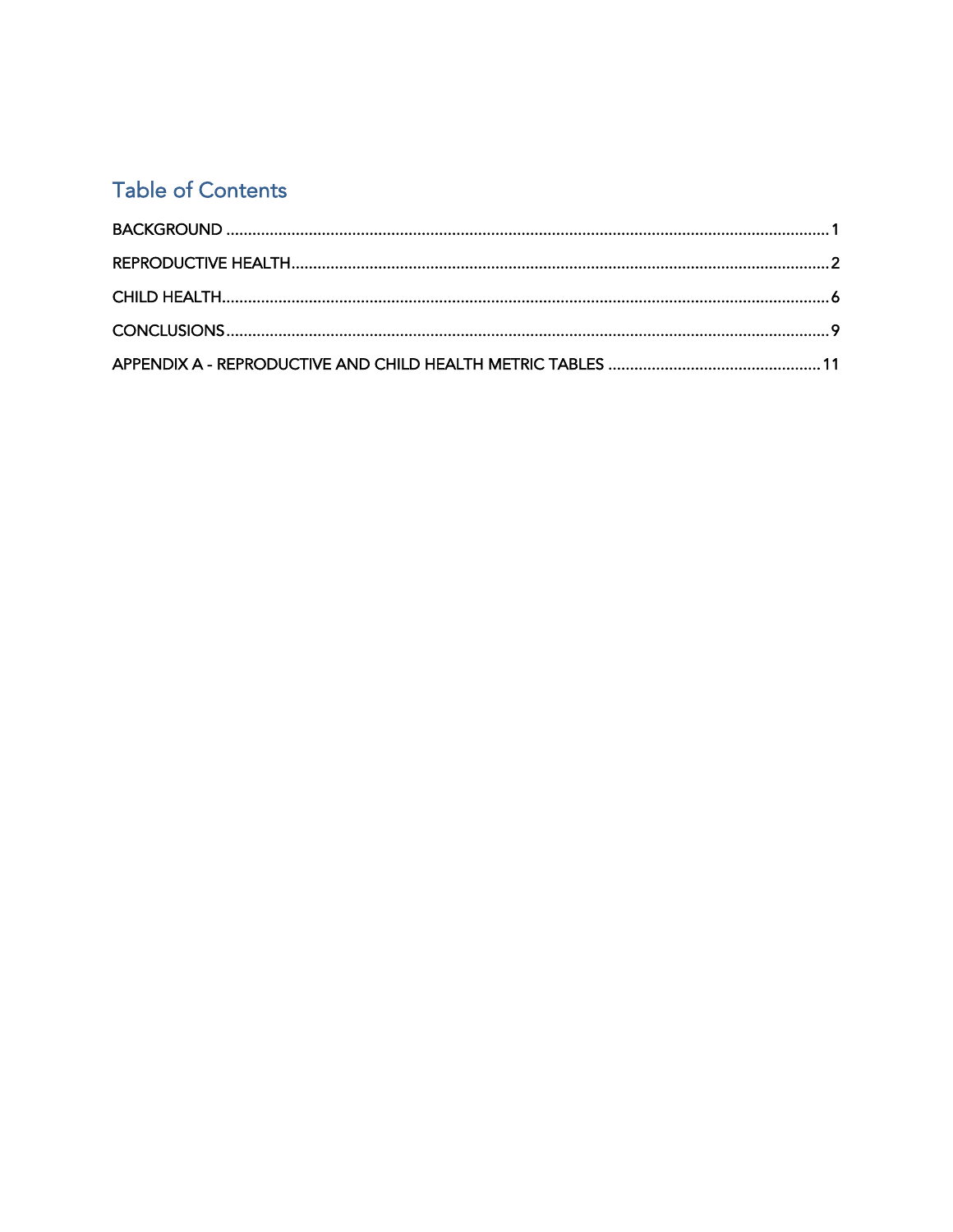# **Background**

As part of Washington's Medicaid Transformation Project (MTP), the North Sound Accountable Community of Health (North Sound ACH) is promoting and enabling four community- and provider-based initiatives to improve health care and health status in the North Sound region: Care Coordination, Care Integration, Care Transformation, and Capacity Building. There are three Reproductive and Child Health Strategies for the North Sound ACH Change Plan:

- Strategy 2.5 Full Spectrum of Reproductive Health Services
- Strategy 2.6 Pediatric Practices to Promote Child Health, Well-child Visits, and Childhood Immunizations
- Strategy 3.3 Integrate Reproductive Health Services in Clinical and Community Settings

The North Sound ACH receives data from the Health Care Authority and the Department of Health and Human Services. This brief summarizes the Reproductive and Child Health data from Quarter 4 2018 Health Washington Pay-for-Performance (P4P) Data. Included in this report are both active and inactive metrics available from the Health Care Authority. A data dictionary of the metrics is available in Table 1 below.

| <b>Metric</b>                                                           | Description                                                                                                                                                                                                                                                                                                                                             |
|-------------------------------------------------------------------------|---------------------------------------------------------------------------------------------------------------------------------------------------------------------------------------------------------------------------------------------------------------------------------------------------------------------------------------------------------|
| Child and Adolescent<br>Access to Primary<br><b>Care Practitioners</b>  | The percentage of Medicaid beneficiaries 12 months -19 years of<br>age who had an ambulatory or preventive care visit in the<br>measurement year. This includes, but is not limited to, general<br>medical exams and well child visits.                                                                                                                 |
| Chlamydia Screening<br>in Women                                         | The percentage of female Medicaid beneficiaries, 16–24 years of<br>age identified as sexually active and who had at least one test for<br>chlamydia during the measurement year.                                                                                                                                                                        |
| Contraceptive Care -<br>Most and Moderately<br><b>Effective Methods</b> | The percentage of female Medicaid beneficiaries, 15-44 years of<br>age, at risk of unintended pregnancy that are provided a most<br>effective (i.e., sterilization, implants, intrauterine devices or systems<br>[IUD/IUS]) or moderately effective (i.e., injectables, oral pills, patch,<br>ring, or diaphragm) FDA-approved method of contraception. |
| Contraceptive Care -<br>Postpartum                                      | The percentage of female Medicaid beneficiaries, 15-44 years of<br>age, who had a live birth that are provided a most effective (i.e.,<br>sterilization, implants, intrauterine devices or systems [IUD/IUS]) or                                                                                                                                        |

|  | Table 1. Pay-for-Performance Reproductive and Child Health Data Dictionary. |  |  |
|--|-----------------------------------------------------------------------------|--|--|
|  |                                                                             |  |  |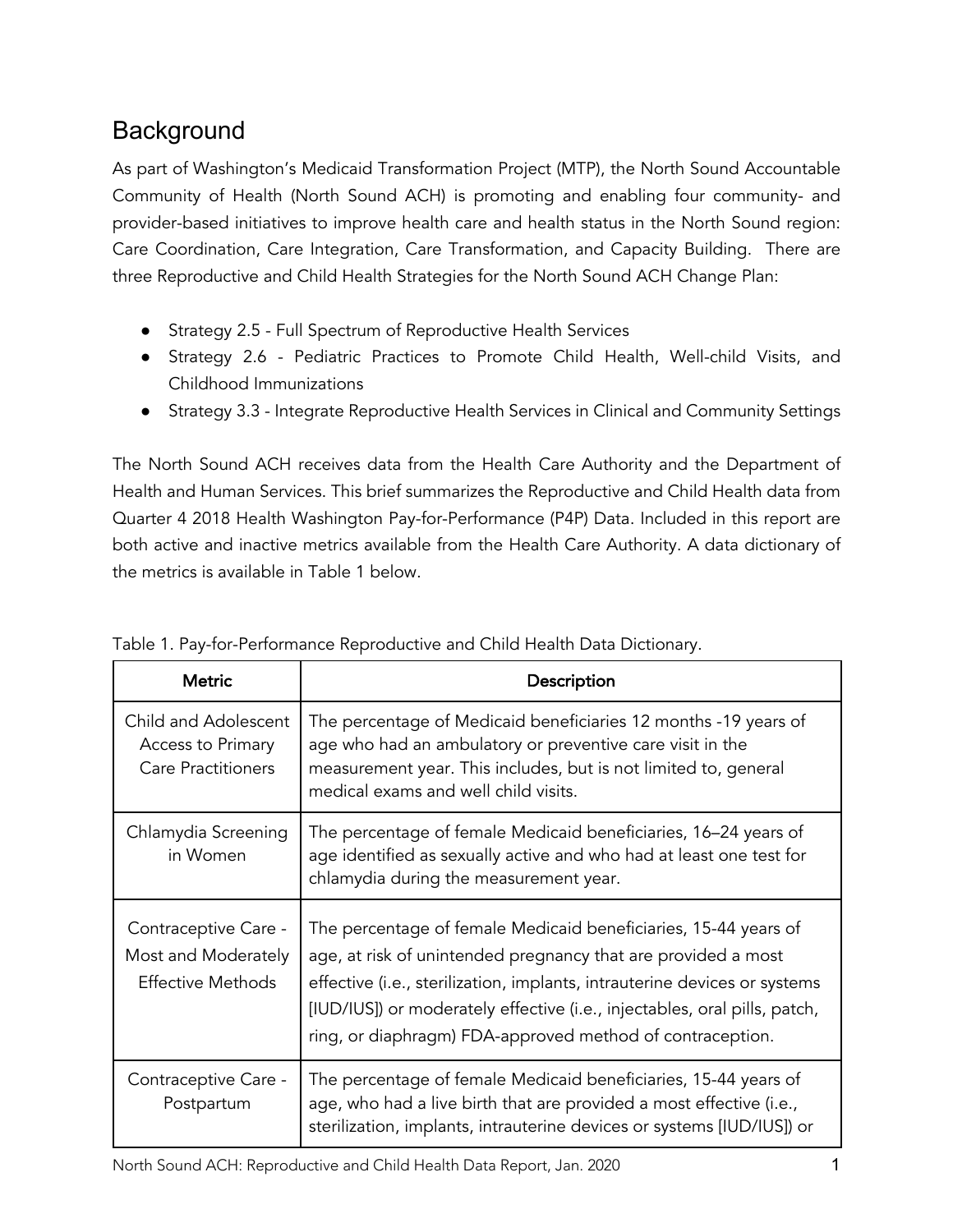|                                                                              | moderately effective (i.e., injectables, oral pills, patch, ring, or<br>diaphragm) FDA-approved method of contraception within 60 days<br>of delivery.                              |
|------------------------------------------------------------------------------|-------------------------------------------------------------------------------------------------------------------------------------------------------------------------------------|
| <b>Timelines of Prenatal</b><br>Care                                         | The percentage of live birth deliveries that received a prenatal care<br>visit in the first trimester, on the enrollment start date or within 42<br>days of enrollment.             |
| Well-child Visits in the<br>First 15 Months of Life                          | The percentage of Medicaid beneficiaries who turned 15 months old<br>during the measurement year and who had six or more well-child<br>visits during their first 15 months of life. |
| Well-child Visits in the<br>Third, Fourth, Fifth,<br>and Sixth Years of Life | The percentage of Medicaid beneficiaries, 3-6 years of age, who<br>had one or more well-child visits during the measurement year.                                                   |

## Reproductive Health

In 2019, the only active pay-for-performance metric for reproductive health was Chlamydia Screening for Women, ages 16 to 26. This metric is further broken into two submetrics, Chlamydia Screening for Women, ages 16 to 20 and Chlamydia Screening for Women, ages 21- 24. The Improvement Target for Year 1 for this metric is 52.6%. None of the North Sound counties met this improvement target for the overall metric, ages 16-24, or for the submetric ages 16-20. The submetric ages 21-24 years was met at the regional level (55.1%) as well as in Island County (54.5%), Snohomish County (55.6%), and Whatcom County (55.8%). See Figure 1 below for all metrics by county and at the regional level.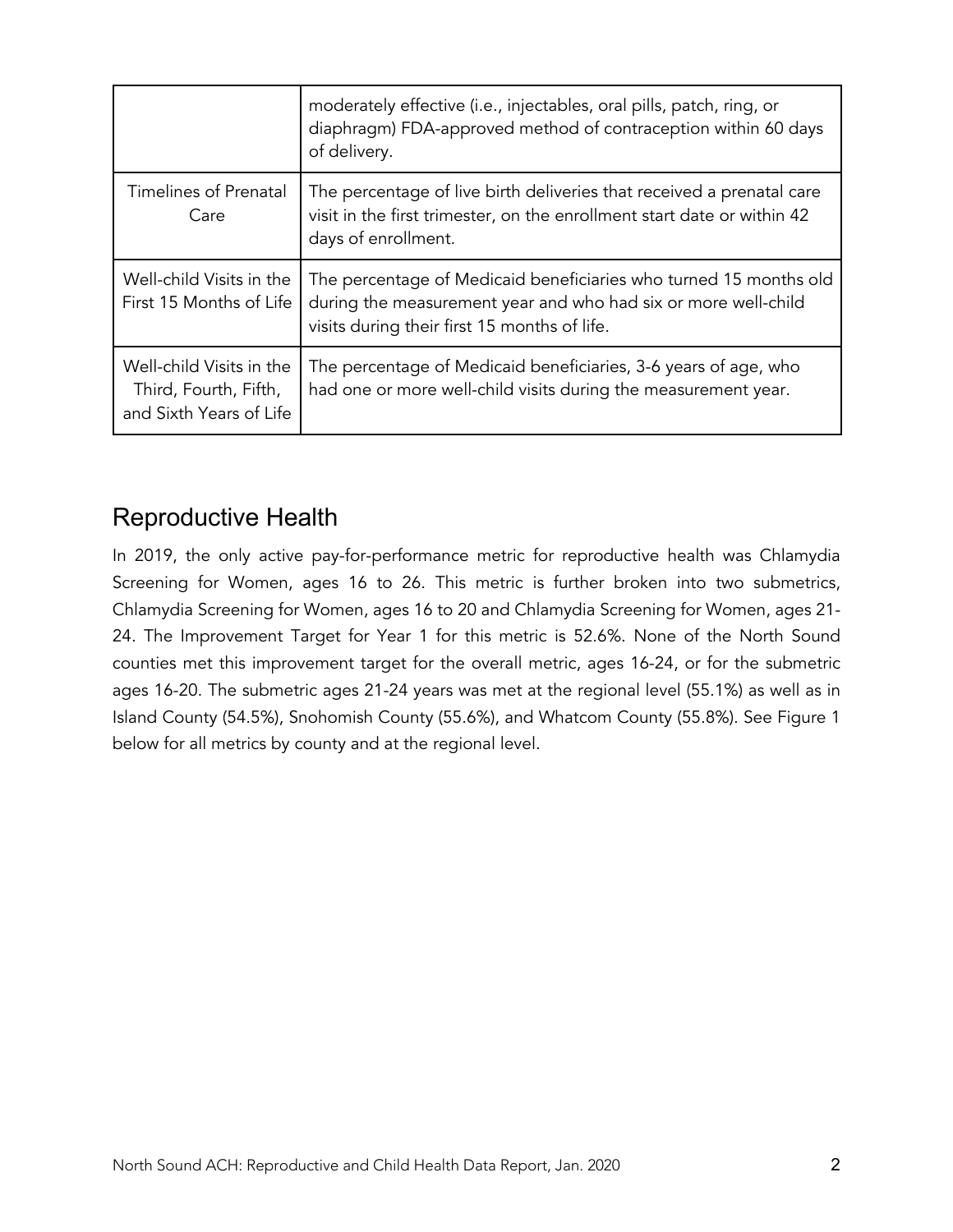

Figure 1. Chlamydia Screening for Women, ages 16-24, Quarter 4 2018 Healthier Washington Pay-for-Performance Metrics, North Sound ACH.

The metric Contraceptive Care - Most and Moderately Effective Methods, ages 15-44 years is broken down into two submetrics, 15-20 years and 21-44 years. Because this metric was not active in 2019, no Improvement Target exists. See Figure 2 below for all metrics by county and at the regional level.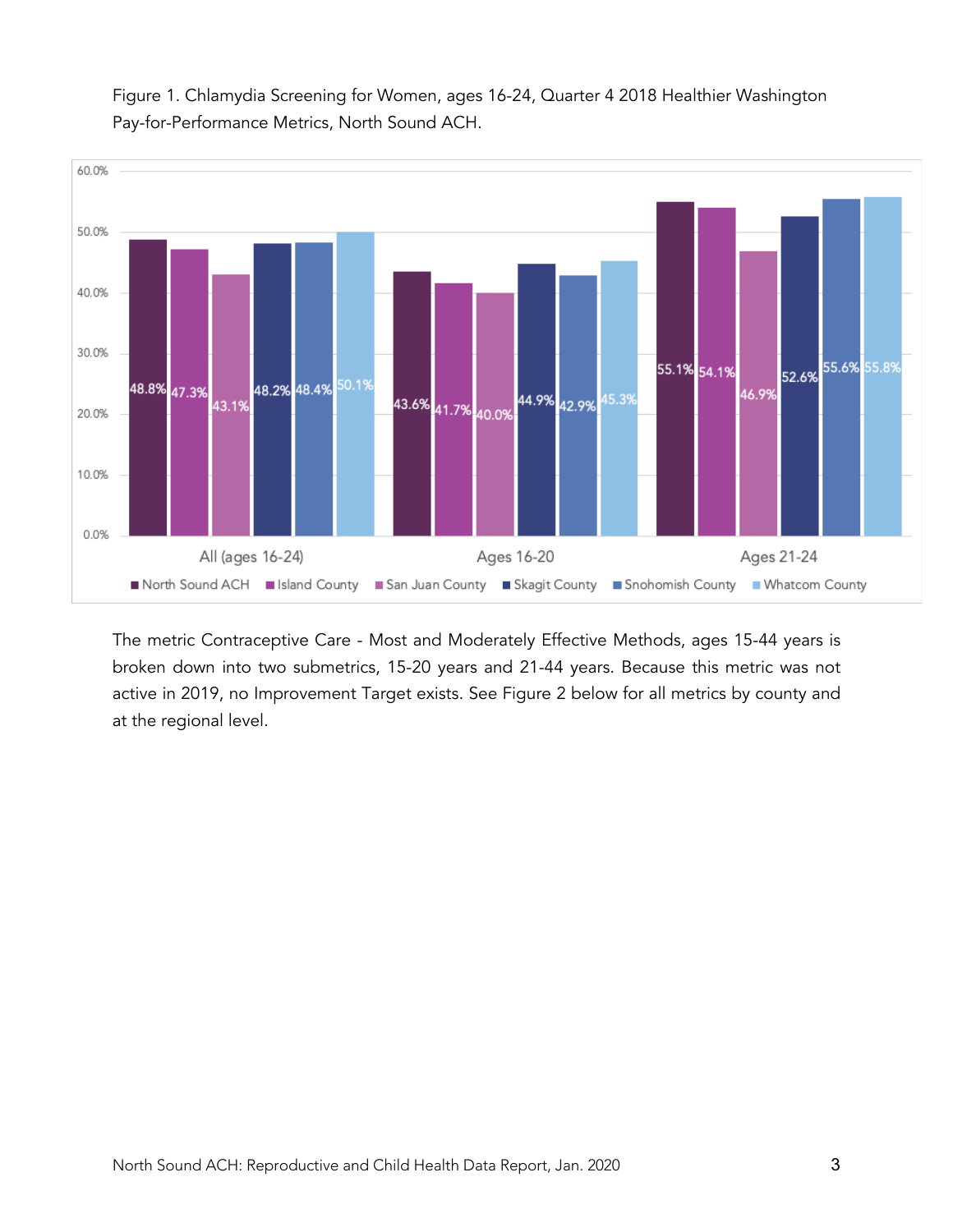

Figure 2. Contraceptive Care - Most and Moderately Effective Methods, ages 15-44, Quarter 4 2018 Healthier Washington Pay-for-Performance Metrics, North Sound ACH.

The metric Contraceptive Care - Postpartum, ages 15-44 years is broken down into two submetrics, 15-20 years and 21-44 years. Because this metric was not active in 2019, no Improvement Target exists. See Figure 3 below for all metrics by county and at the regional level.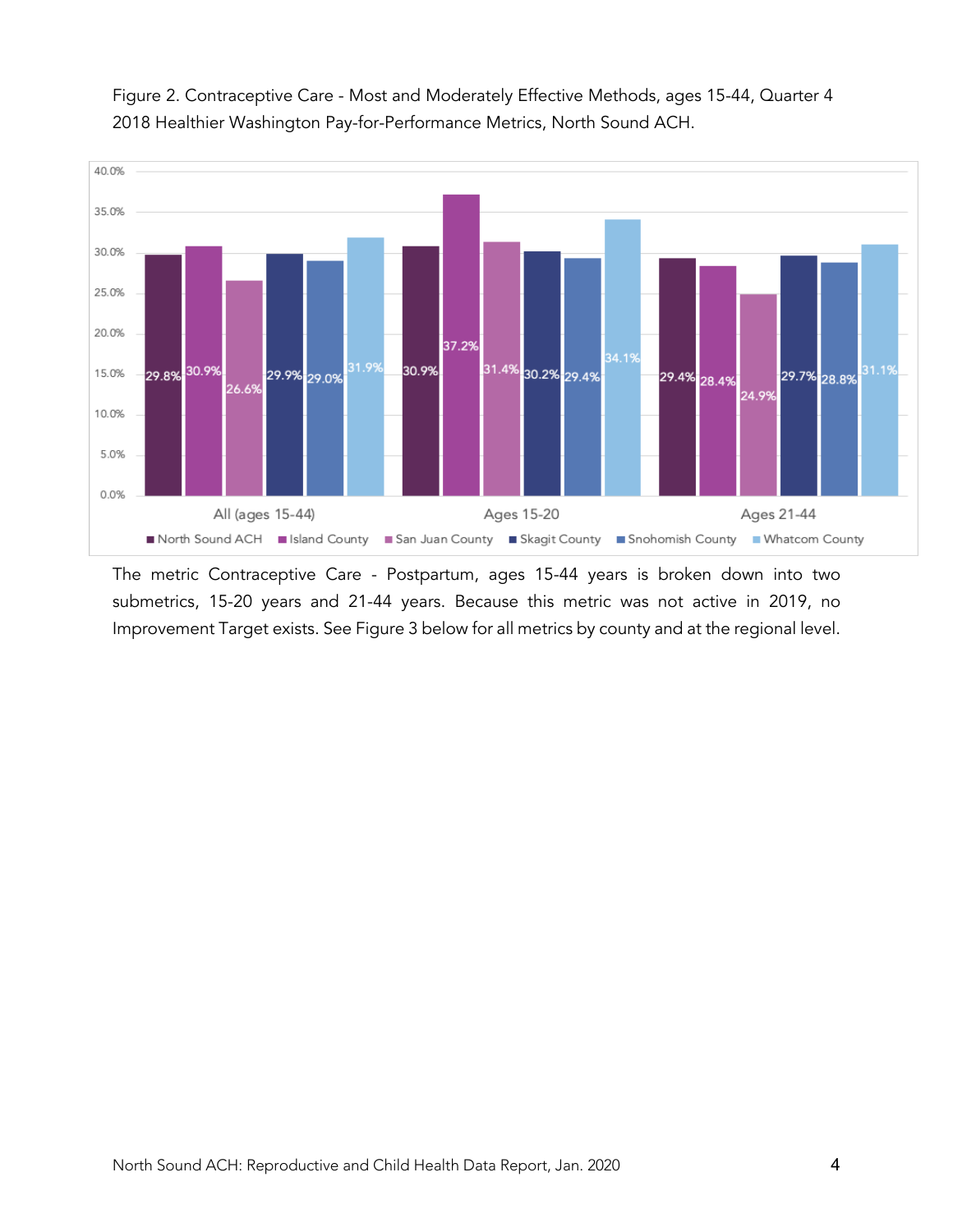

Figure 3. Contraceptive Care - Postpartum, ages 15-44, Quarter 4 2018 Healthier Washington Pay-for-Performance Metrics, North Sound ACH.

The metric Timeliness of Prenatal Care measures the percentage of live birth deliveries that received a prenatal care visit in the first trimester, on the enrollment start date or within 42 days of enrollment. Because this metric was not active in 2019, no Improvement Target exists. See Figure 4 below for all metrics by county and at the regional level.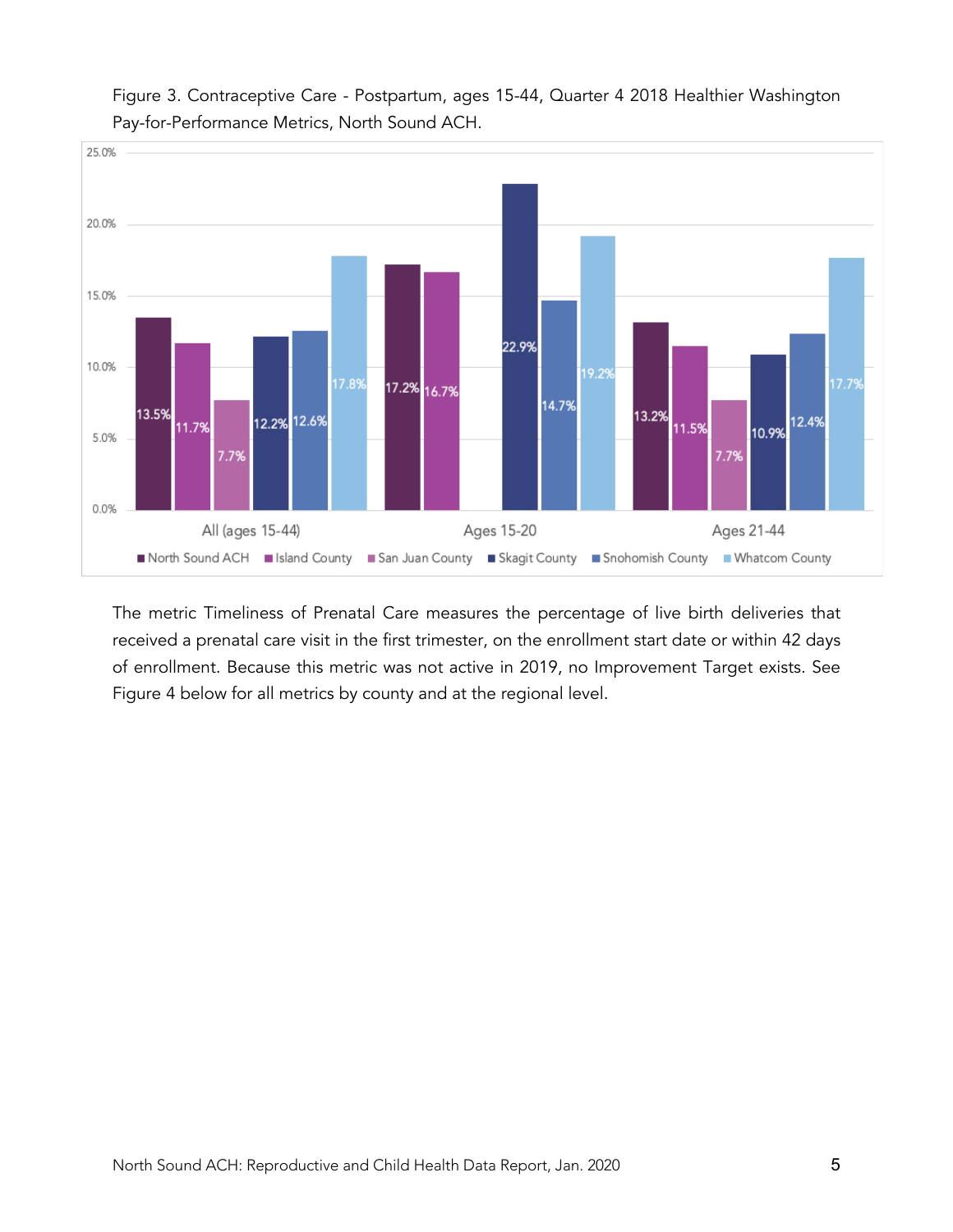

Figure 4. Timeliness of Prenatal Care, Quarter 4 2018 Healthier Washington Pay-for-Performance Metrics, North Sound ACH.

## Child Health

In 2019, there were five active pay-for-performance metrics for child health:

- Child and Adolescent Access to Primary Care Practitioners, ages 12-24 months
- Child and Adolescent Access to Primary Care Practitioners, ages 2-6 years
- Child and Adolescent Access to Primary Care Practitioners, ages 7-11 years
- Child and Adolescent Access to Primary Care Practitioners, ages 12-19 years
- Well-child Visits, ages 3-6 years.

The only metric to meet the regional Improvement Target was Child and Adolescent Access to Primary Care Practitioners, ages 12-24 months; the Improvement Target was 96.7%. This was met at the regional level (96.9%), as well as in San Juan County (98.6%), Snohomish County (97.3%), and Skagit County (97.2%) For ages 25 months to 6 years the Improvement Target was 89.1%, this was met in Skagit County (89.5%) and Whatcom County (89.3%). For ages 7 to 11 years the Improvement Target was 93.2%, this was met in Snohomish County (93.5%) and Whatcom County (94.5%). Finally, for ages 12 to 19 years, the Improvement Target was 93.1%, this was met in Skagit County (93.2%) and Whatcom County (94.4%). See Figure 5 and 6 below for all metrics by county and at the regional level.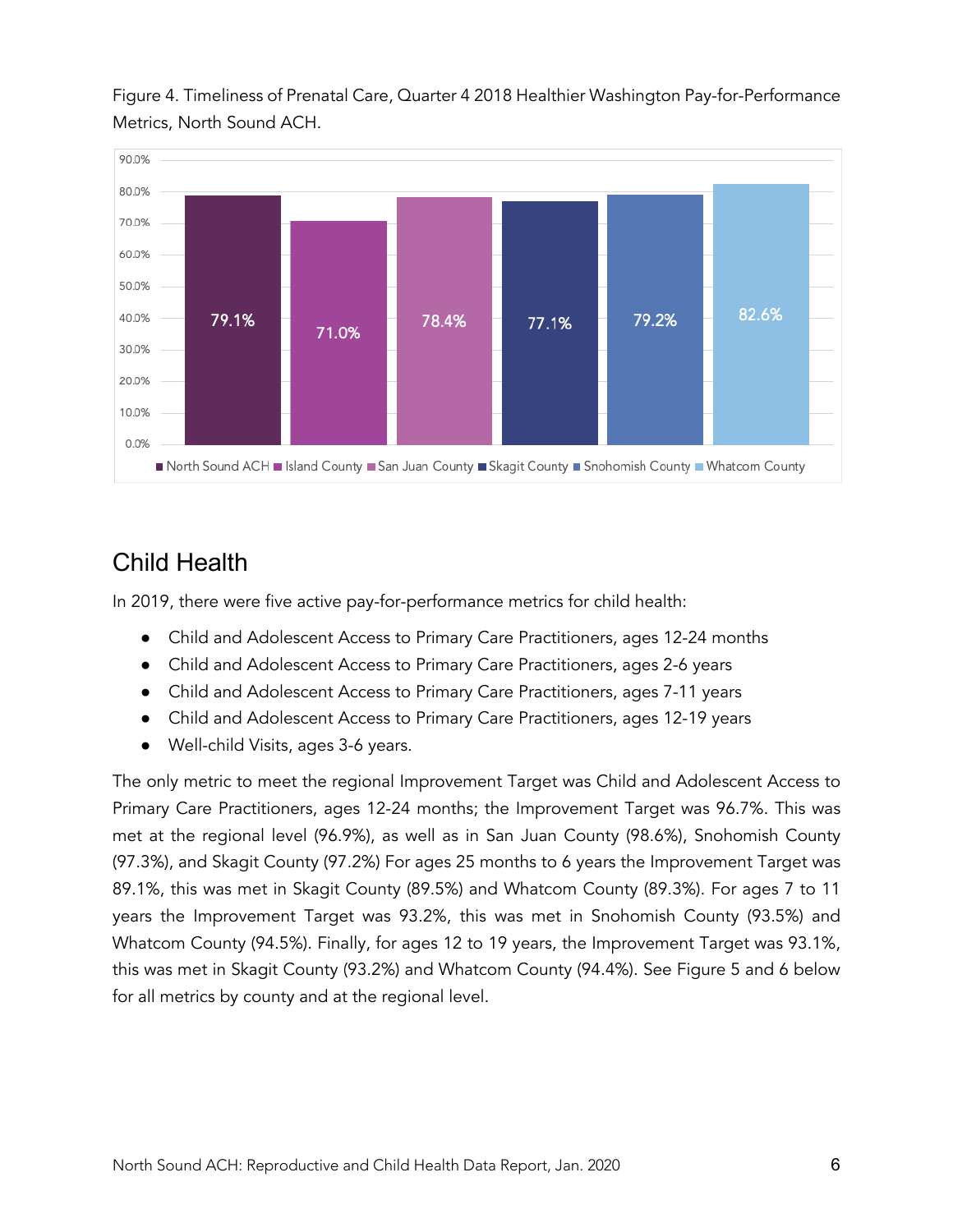Figure 5. Child and Adolescent Access to Primary Care Practitioners, 12 months to 24 months and 25 months to 6 years, Quarter 4 2018 Healthier Washington Pay-for-Performance Metrics, North Sound ACH.



Figure 6. Child and Adolescent Access to Primary Care Practitioners, 7 to 11 years and 12 to 19 years, Quarter 4 2018 Healthier Washington Pay-for-Performance Metrics, North Sound ACH.

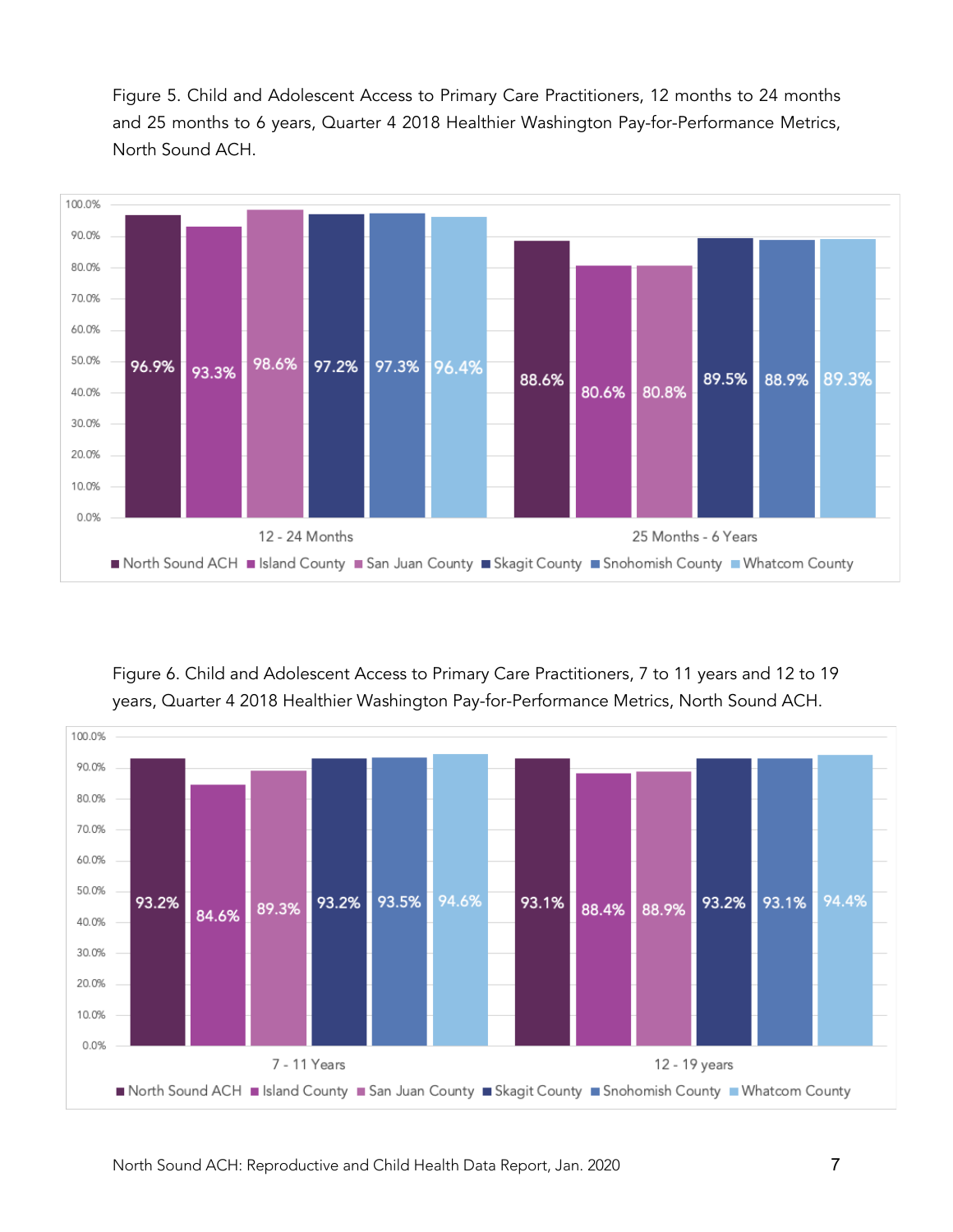Well-child Visits, ages 3-6 years had an Improvement Target of 65.7% for Year 1. This Improvement Target was only met in one county, Skagit County, at 68.7%. Data was available on well-child visits during the first 15 months; however this metric is not yet active and therefore no Improvement Target exists. See Figure 7 below for well-child visits by county and at the regional level.



Figure 7. Well-child Visits, Quarter 4 2018 Healthier Washington Pay-for-Performance Metrics, North Sound ACH.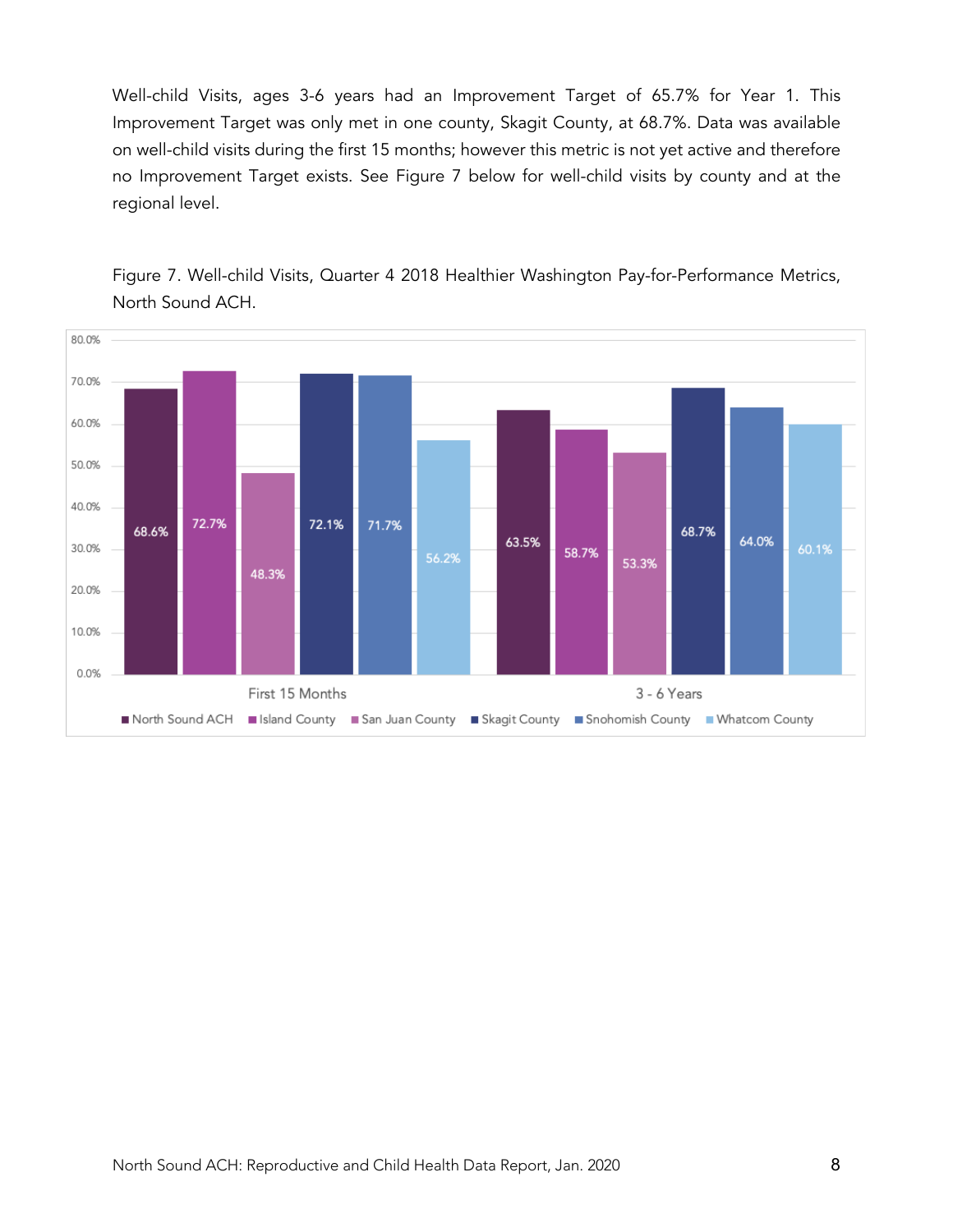## **Conclusions**

The 2018 Quarter 4 data from the Health Care Authority provide information on state of reproductive and child health in the North Sound region (see Appendix A for tables). While Chlamydia Screening for Women was the only active reproductive health metric for 2019, we see that it is a large opportunity for improvement in the region. None of the counties meet the Improvement Target of 52.6% and 302 additional screenings are needed in the region to meet this target. San Juan County performed the poorest for the metric at 43.1%, or 7 additional screenings, and Whatcom County performed the best at 50.1%, or 37 additional screenings.

While the remaining three metrics for reproductive health were not active, and therefore do not have associated Improvement Targets, we can look at the rates to determine areas for growth. For Contraceptive Care - Most and Moderately Effective Methods, we see that San Juan County has the lowest rate at 26.6% and Whatcom County has the highest rate at 31.9%. However, when looking only at those aged 15 to 20, Snohomish County has the largest opportunity for improvement at 29.4% and Island County performs the best at 37.2%. For Contraceptive Care - Postpartum, San Juan County again has the lowest rate at 7.7% and Whatcom County has the highest at 17.8%. When looking at only those ages 15 to 20, Snohomish County performs poorest at 14.7% and Skagit County performs the highest at 22.9% (San Juan County data suppressed). Finally, when looking at Timeliness of Prenatal Care, Island County has the lowest rate at 71.0% and Whatcom County performs the best at 82.6%.

The reproductive data indicate that San Juan County may be an important geography to focus on for reproductive health. The transportation barriers that come with living in a county accessible only by ferry or plane can cause significant issues with Medicaid members accessing reproductive care. It often takes a full day away from work, as well as transportation costs and potential childcare concerns, for individuals to access reproductive care clinics such as Planned Parenthood. Whatcom County often rises to the top of the reproductive health metrics, possibly due to the presence of Mt. Baker Planned Parenthood and Western Washington University.

Overall, the North Sound region is performing very well when it comes to Child and Adolescent Access to Primary Care Practitioners. The submetric ages 12 to 24 months meet its Improvement Target (96.7%) at 96.9%. The only counties that didn't meet this target were Island County and Whatcom County, which needed an additional 11 and four children respectively. The submetric 25 months to 6 years was the poorest performing submetric, with an additional 153 children needed to meet the Improvement Target of 89.1%. This target was met in Skagit and Whatcom County. The largest gap was in Island County (80.6%), with an additional 121 children needed to meet the target. The submetric 7 to 11 years needed an additional 12 children meet the Improvement Target of 93.2%. This target was met in Snohomish and Whatcom County. The largest gap was in Island County (84.6%), with an additional 102 children needed to meet the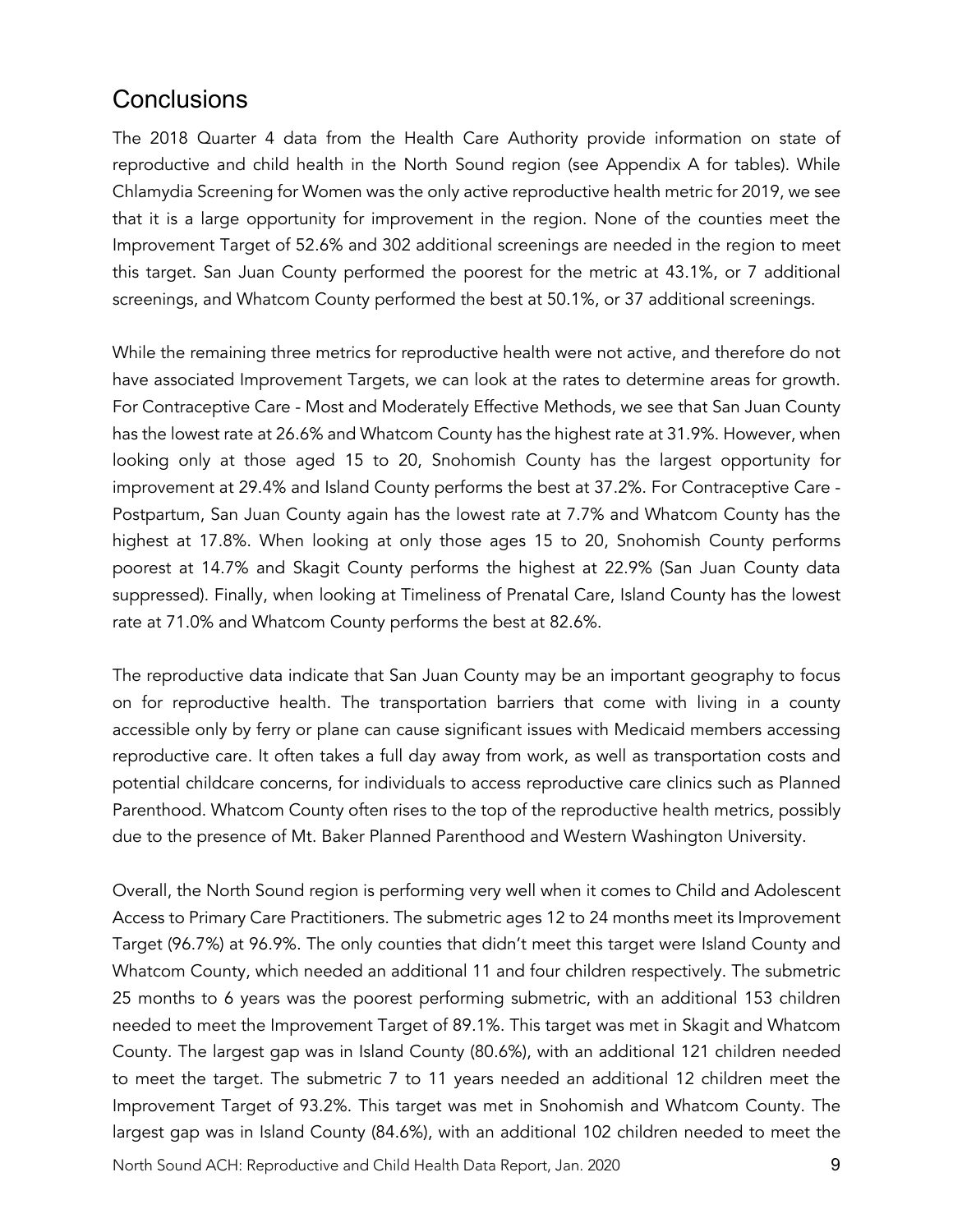target. Finally, the submetric ages 12 to 19 years needed only one additional child to meet the Improvement Target of 93.1%. This target was met in Skagit and Whatcom County. The largest gap was in Island County (88.4%), with an additional 71 children needed to meet the target.

Well-child Visits during the Third, Fourth, Fifth, and Sixth years of life was also an active metric in 2019, however the region performed much more poorly on this region than Child and Adolescent Access to Primary Care Practitioners. In order to meet the Improvement Target of 68.7%, the North Sound would need an additional 520 children. The only county that met this target was Skagit County. Whatcom County needed the most additional lives to meet the target, at 264. San Juan County performed the worst at 53.3%, with and additional 32 lives needed. While Well-child Visits in the First 15 Months was not yet active, we can look at the variation by county. The regional rate was 68.6%, with San Juan County performing the worst at 48.3% and Island County performing the best at 72.7%.

Similar to what we saw for the reproductive health data, San Juan County is struggling to meet child health targets. The isolation of that county is most likely a large contributor to this finding. Skagit County is performing above the other North Sound counties for child health. This indicates that Skagit County has providers that may serve as leaders for serving the Medicaid child population and should be looked at when pursuing future child health related work.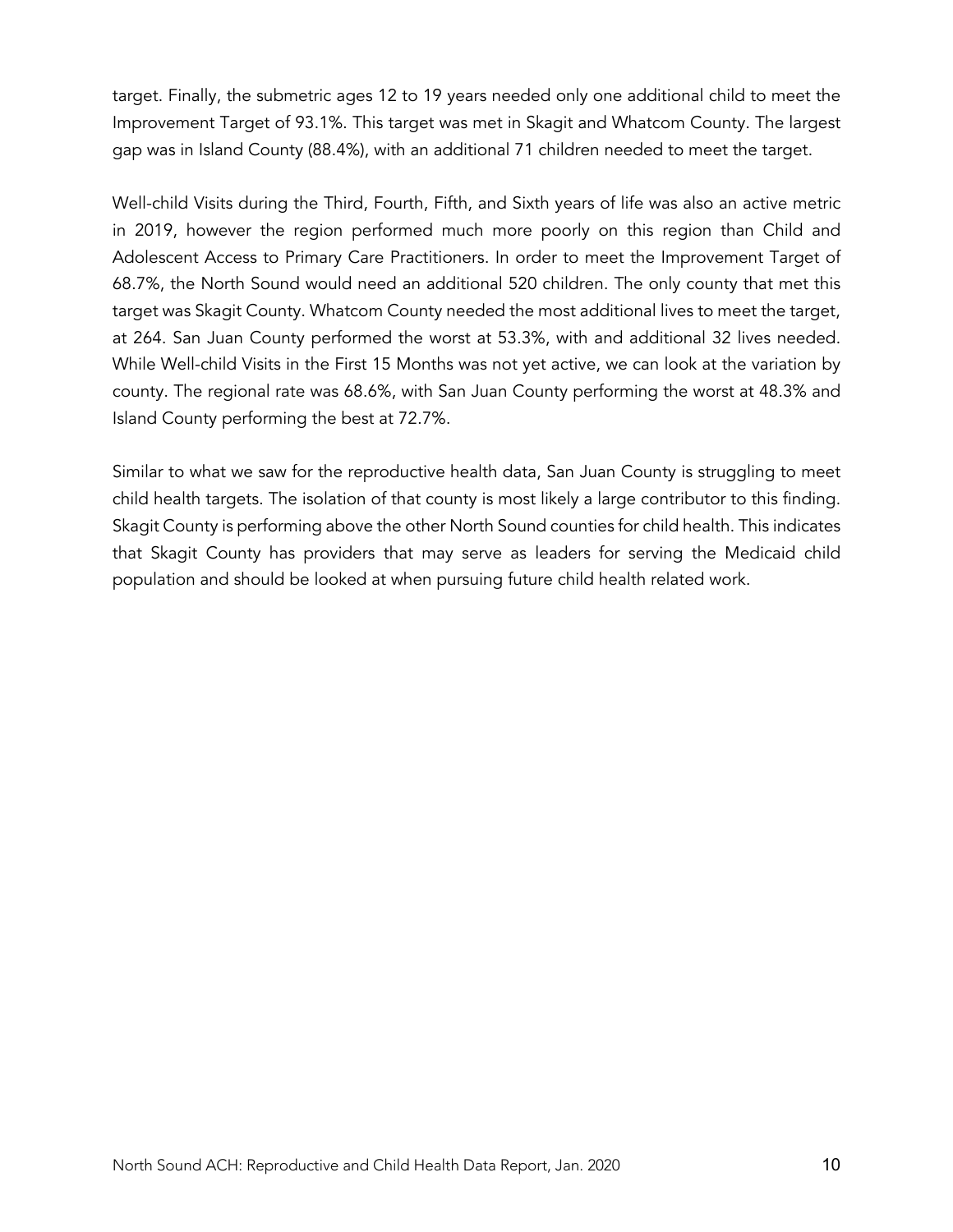## Appendix A - Reproductive and Child Health Metric Tables

|                       | Rate (%) | Improvement Target (%) | Gap to Goal (N) |
|-----------------------|----------|------------------------|-----------------|
| North Sound           | 48.8     | 52.6                   | 302             |
| <b>Island County</b>  | 47.3     | 52.6                   | 22              |
| San Juan County       | 43.1     | 52.6                   |                 |
| <b>Skagit County</b>  | 48.2     | 52.6                   | 50              |
| Snohomish County      | 48.4     | 52.6                   | 187             |
| <b>Whatcom County</b> | 50.1     | 52.6                   | 37              |

#### Table 1. Chlamydia Screening in Women, ages 15-24, Quarter 4 2018 P4P, Health Care Authority.

#### Table 2. Contraceptive Care - Most and Moderately Effective Methods, ages 15-44, Quarter 4 2018 P4P, Health Care Authority.

|                       | Rate (%)<br>Ages 15-44 | Rate (%)<br>Ages 15-20 | Rate (%)<br>Ages 21-44 |
|-----------------------|------------------------|------------------------|------------------------|
| North Sound           | 29.8                   | 30.9                   | 29.4                   |
| <b>Island County</b>  | 30.9                   | 37.2                   | 28.4                   |
| San Juan County       | 26.6                   | 31.4                   | 24.9                   |
| <b>Skagit County</b>  | 29.9                   | 30.2                   | 29.7                   |
| Snohomish County      | 29.0                   | 29.4                   | 28.8                   |
| <b>Whatcom County</b> | 31.9                   | 34.1                   | 31.1                   |

#### Table 3. Contraceptive Care - Postpartum, ages 15-44, Quarter 4 2018 P4P, Health Care Authority.

|                      | Rate (%)<br>Ages 15-44 | Rate (%)<br>Ages 15-20 | Rate (%)<br>Ages 21-44 |
|----------------------|------------------------|------------------------|------------------------|
| North Sound          | 13.5                   | 17.2                   | 13.2                   |
| <b>Island County</b> | 11.7                   | 16.7                   | 11.5                   |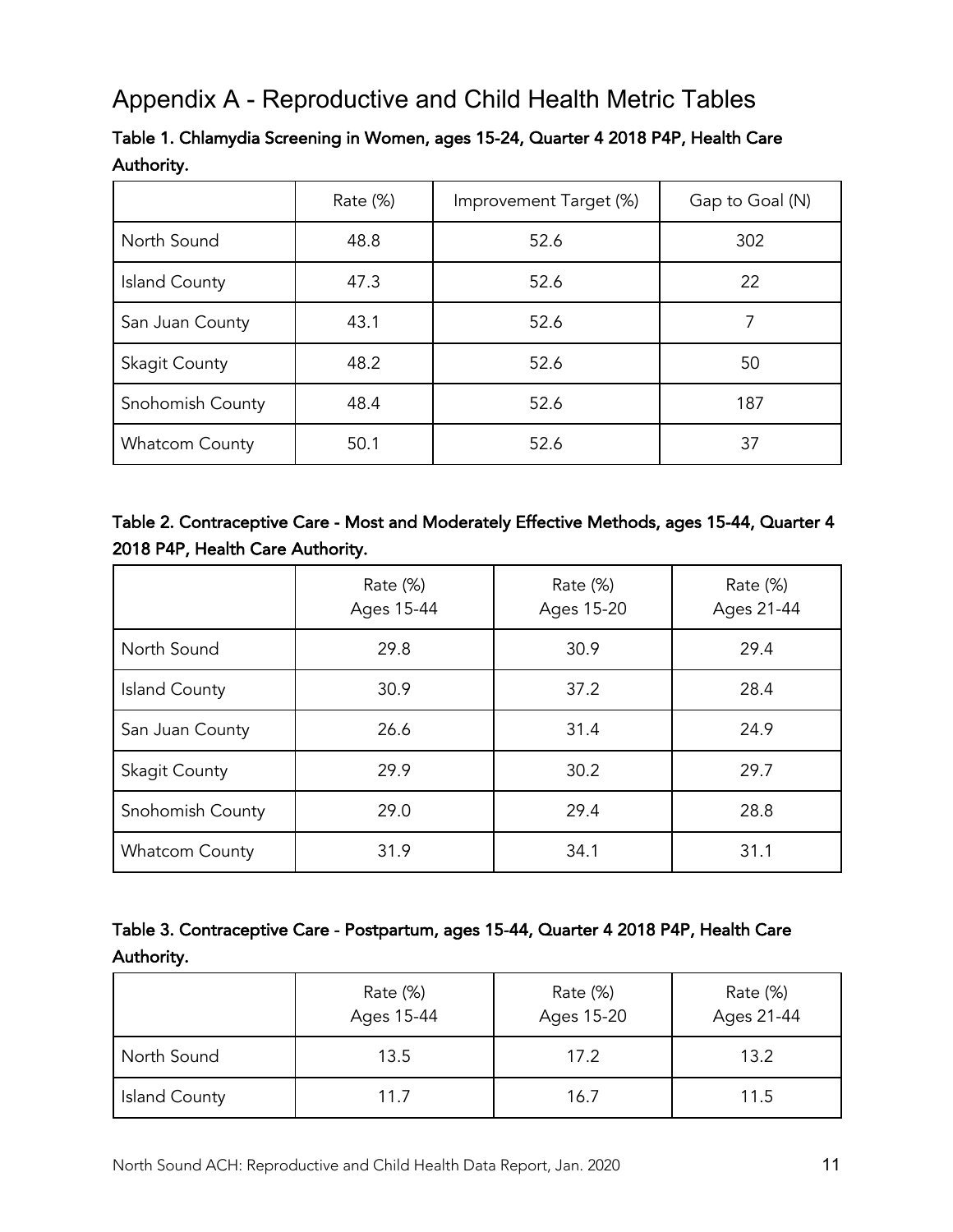| San Juan County      | $\sqrt{1}$ | Data Suppressed | $/$ ./ |
|----------------------|------------|-----------------|--------|
| <b>Skagit County</b> | 12.2       | 22.9            | 10.9   |
| Snohomish County     | 12.6       | 14.7            | 12.4   |
| Whatcom County       | 17.8       | 19.2            | 17.7   |

#### Table 4. Timeliness of Prenatal Care, Quarter 4 2018 P4P, Health Care Authority.

|                       | Rate (%) |
|-----------------------|----------|
| North Sound           | 79.1     |
| <b>Island County</b>  | 71.0     |
| San Juan County       | 78.4     |
| <b>Skagit County</b>  | 77.1     |
| Snohomish County      | 79.2     |
| <b>Whatcom County</b> | 82.6     |

#### Table 5. Child and Adolescent Access to Primary Care Practitioners, ages 12-24 months, Quarter 4 2018 P4P, Health Care Authority.

|                       | Rate (%) | Improvement Target (%) | Gap to Goal (N)        |
|-----------------------|----------|------------------------|------------------------|
| North Sound           | 96.9     | 96.7                   | Improvement Target Met |
| Island County         | 93.3     | 96.7                   | 11                     |
| San Juan County       | 98.6     | 96.7                   | Improvement Target Met |
| <b>Skagit County</b>  | 97.2     | 96.7                   | Improvement Target Met |
| Snohomish County      | 97.3     | 96.7                   | Improvement Target Met |
| <b>Whatcom County</b> | 96.4     | 96.7                   | 4                      |

#### Table 6. Child and Adolescent Access to Primary Care Practitioners, ages 25 months - 6 years, Quarter 4 2018 P4P, Health Care Authority.

|  |  | Rate (%) | Improvement Target (%) | Gap to Goal (N) |
|--|--|----------|------------------------|-----------------|
|--|--|----------|------------------------|-----------------|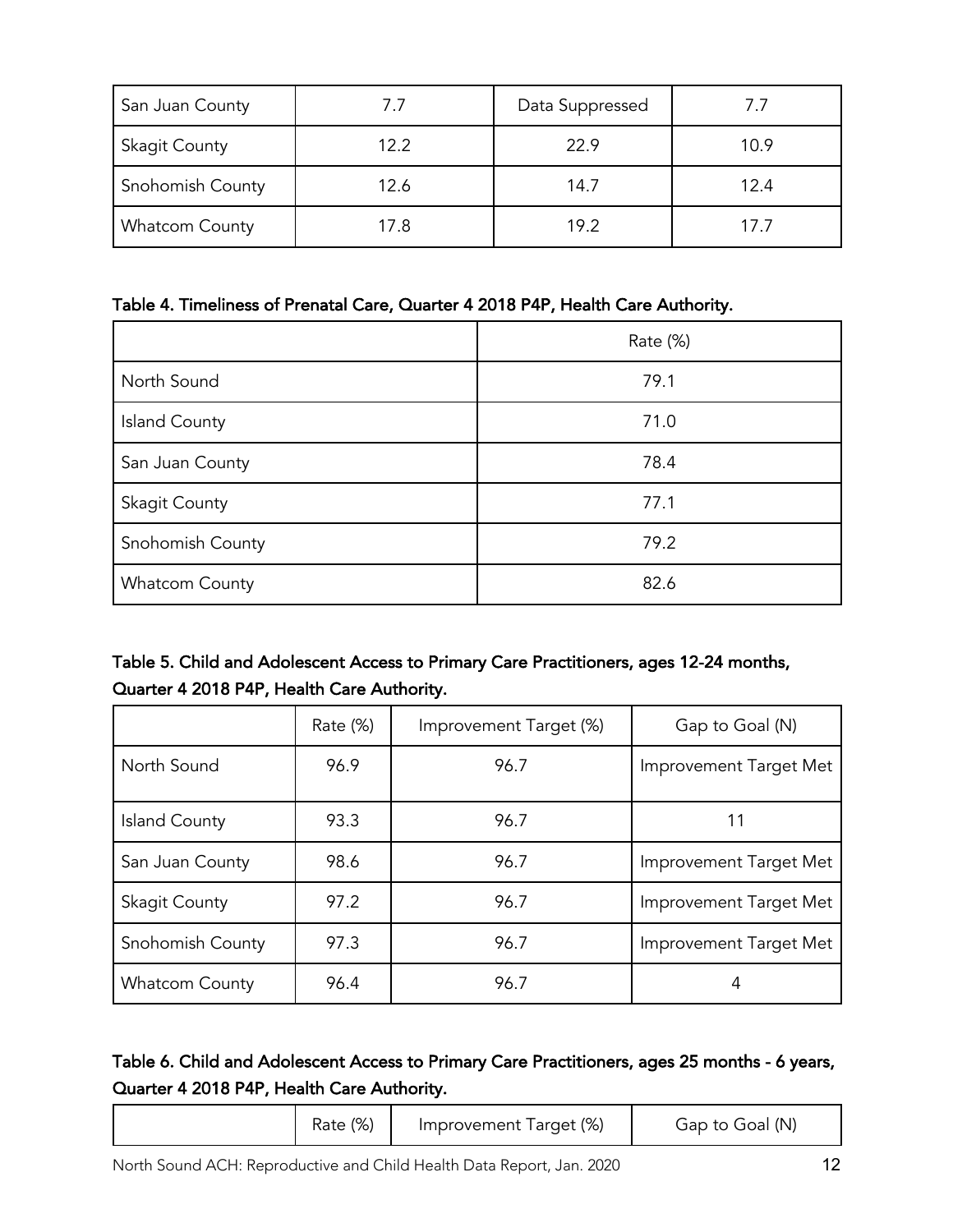| North Sound           | 88.6 | 89.1 | 153                    |
|-----------------------|------|------|------------------------|
| <b>Island County</b>  | 80.6 | 89.1 | 121                    |
| San Juan County       | 80.8 | 89.1 | 25                     |
| <b>Skagit County</b>  | 89.5 | 89.1 | Improvement Target Met |
| Snohomish County      | 88.9 | 89.1 | 35                     |
| <b>Whatcom County</b> | 89.3 | 89.1 | Improvement Target Met |

Table 7. Child and Adolescent Access to Primary Care Practitioners, 7-11 years, Quarter 4 2018 P4P, Health Care Authority.

|                       | Rate (%) | Improvement Target (%) | Gap to Goal (N)        |
|-----------------------|----------|------------------------|------------------------|
| North Sound           | 93.2     | 93.2                   | 12                     |
| <b>Island County</b>  | 84.6     | 93.2                   | 102                    |
| San Juan County       | 89.3     | 93.2                   | 13                     |
| <b>Skagit County</b>  | 93.2     | 93.2                   | 4                      |
| Snohomish County      | 93.5     | 93.2                   | Improvement Target Met |
| <b>Whatcom County</b> | 94.6     | 93.2                   | Improvement Target Met |

| Table 8. Child and Adolescent Access to Primary Care Practitioners, 12-19 years, Quarter 4 |  |
|--------------------------------------------------------------------------------------------|--|
| 2018 P4P, Health Care Authority.                                                           |  |

|                       | Rate (%) | Improvement Target (%) | Gap to Goal (N)        |
|-----------------------|----------|------------------------|------------------------|
| North Sound           | 93.1     | 93.1                   |                        |
| <b>Island County</b>  | 88.4     | 93.1                   | 71                     |
| San Juan County       | 88.9     | 93.1                   | 17                     |
| <b>Skagit County</b>  | 93.2     | 93.1                   | Improvement Target Met |
| Snohomish County      | 93.1     | 93.1                   | 4                      |
| <b>Whatcom County</b> | 94.4     | 93.1                   | Improvement Target Met |